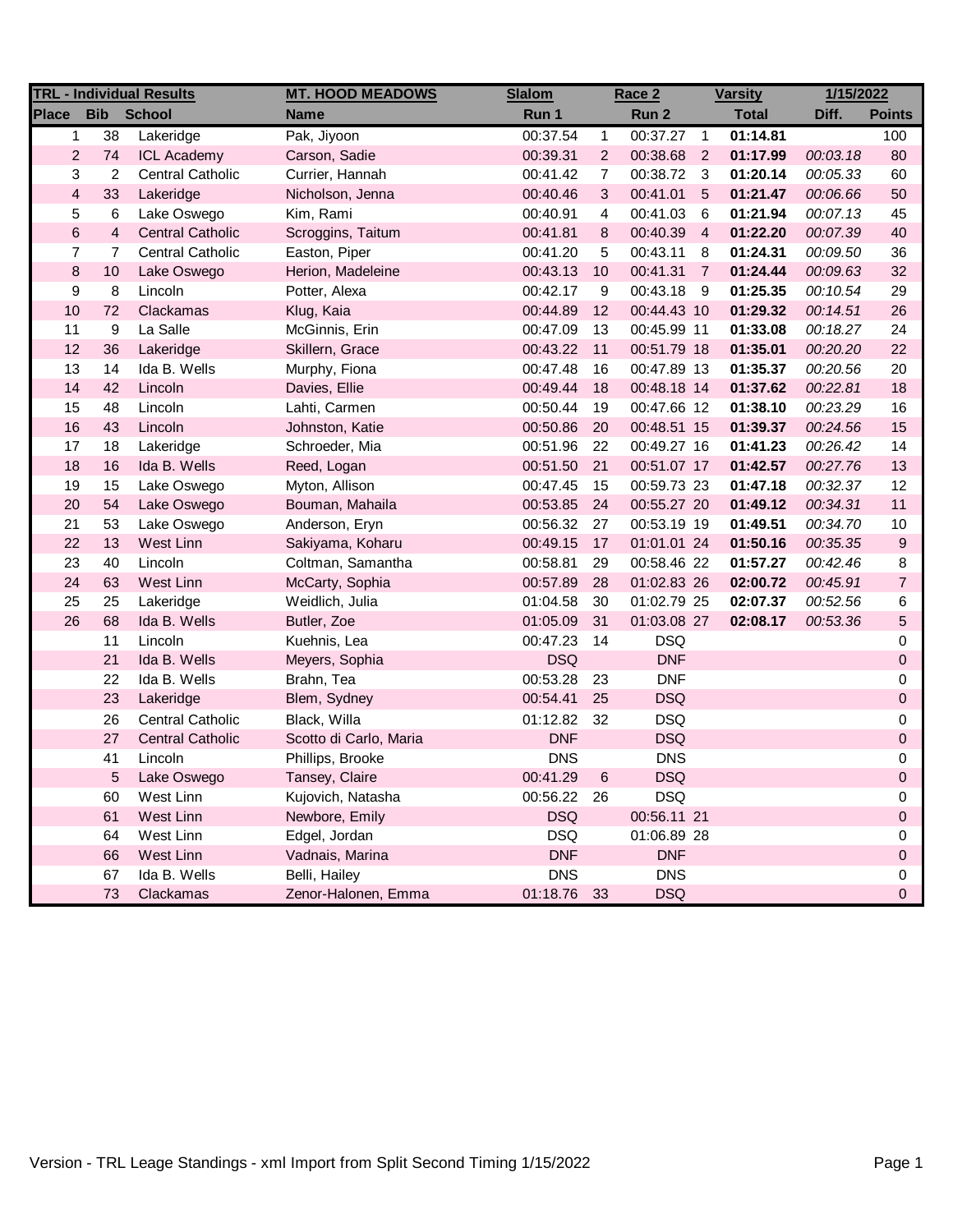| <b>TRL - Individual Results</b> |              |               | <b>MT. HOOD MEADOWS</b> | <b>Slalom</b> | Race 2       |             | $u$            |              | 1/15/2022 |               |
|---------------------------------|--------------|---------------|-------------------------|---------------|--------------|-------------|----------------|--------------|-----------|---------------|
| <b>Place</b>                    | <b>Bib</b>   | <b>School</b> | <b>Name</b>             | Run 1         |              | Run 2       |                | <b>Total</b> | Diff.     | <b>Points</b> |
|                                 | 55           | Lake Oswego   | Crawford, Chloe         | 00:57.77      | 2            | 00:55.12    | $\overline{1}$ | 01:52.89     |           | 100           |
| $\overline{2}$                  | 46           | Lincoln       | Dalla Corte, Isabella   | 00:57.04      | $\mathbf{1}$ | 00:56.05    | 3              | 01:53.09     | 00:00.20  | 80            |
| 3                               | 29           | Lakeridge     | Ansari, Paige           | 01:02.31      | 4            | 01:01.43    | -5             | 02:03.74     | 00:10.85  | 60            |
| 4                               | 19           | Lincoln       | Nelson, Joy             | 01:04.74      | 5            | 01:06.32    | 6              | 02:11.06     | 00:18.17  | 50            |
| 5                               | 49           | Lincoln       | Epkes, Olivia           | 01:16.83      | 9            | 01:09.70 8  |                | 02:26.53     | 00:33.64  | 45            |
| 6                               | 51           | Lake Oswego   | Morgan, Adelyn          | 01:19.01      | 10           | 01:13.04 10 |                | 02:32.05     | 00:39.16  | 40            |
| $\overline{7}$                  | 31           | Lakeridge     | DeSanto, Luciana        | 01:36.17      | 12           | 01:29.39 11 |                | 03:05.56     | 01:12.67  | 36            |
|                                 | $\mathbf{1}$ | Lincoln       | Prall, Nicole           | <b>DNS</b>    |              | <b>DNS</b>  |                |              |           | 0             |
|                                 | 24           | Lake Oswego   | Laborie, Audrey         | <b>DSQ</b>    |              | 00:59.72 4  |                |              |           | 0             |
|                                 | 28           | Lakeridge     | Goldenberg, Emma        | <b>DNS</b>    |              | <b>DNS</b>  |                |              |           | 0             |
|                                 | 30           | Lakeridge     | Borah, Kate             | 01:12.20      | 7            | <b>DNF</b>  |                |              |           | 0             |
|                                 | 32           | Lakeridge     | Han, Sydney             | 00:59.97      | 3            | <b>DSQ</b>  |                |              |           | 0             |
|                                 | 34           | Lakeridge     | Phillips, Munro         | 01:15.02      | 8            | <b>DNF</b>  |                |              |           | 0             |
|                                 | 35           | Lakeridge     | Schreck, Perry          | <b>DNS</b>    |              | <b>DNS</b>  |                |              |           | 0             |
|                                 | 37           | Lakeridge     | Nicholson, Kaitlyn      | <b>DNS</b>    |              | <b>DNS</b>  |                |              |           | 0             |
|                                 | 39           | Lakeridge     | Van Epps, Addison       | 01:23.10      | 11           | <b>DSQ</b>  |                |              |           | 0             |
|                                 | 44           | Lincoln       | Von Reis, Hazel         | <b>DNF</b>    |              | 01:11.74 9  |                |              |           | 0             |
|                                 | 47           | Lincoln       | Hu, Audrey              | <b>DSQ</b>    |              | <b>DSQ</b>  |                |              |           | 0             |
|                                 | 50           | Lake Oswego   | Canfield, Evelyn        | <b>DNS</b>    |              | <b>DNS</b>  |                |              |           | 0             |
|                                 | 52           | Lake Oswego   | Tobita, Lily            | <b>DNF</b>    |              | 01:07.40    | $\overline{7}$ |              |           | 0             |
|                                 | 56           | Lake Oswego   | Gupta, Ria              | 01:05.92      | 6            | <b>DNF</b>  |                |              |           | 0             |
|                                 | 57           | Lake Oswego   | Howard, Sofie           | <b>DNS</b>    |              | <b>DNS</b>  |                |              |           | 0             |
|                                 | 58           | Lake Oswego   | St John, Ava            | <b>DNF</b>    |              | <b>DNF</b>  |                |              |           | 0             |
|                                 | 59           | Lake Oswego   | Weischadle, Lucy        | <b>DSQ</b>    |              | 00:55.63 2  |                |              |           | 0             |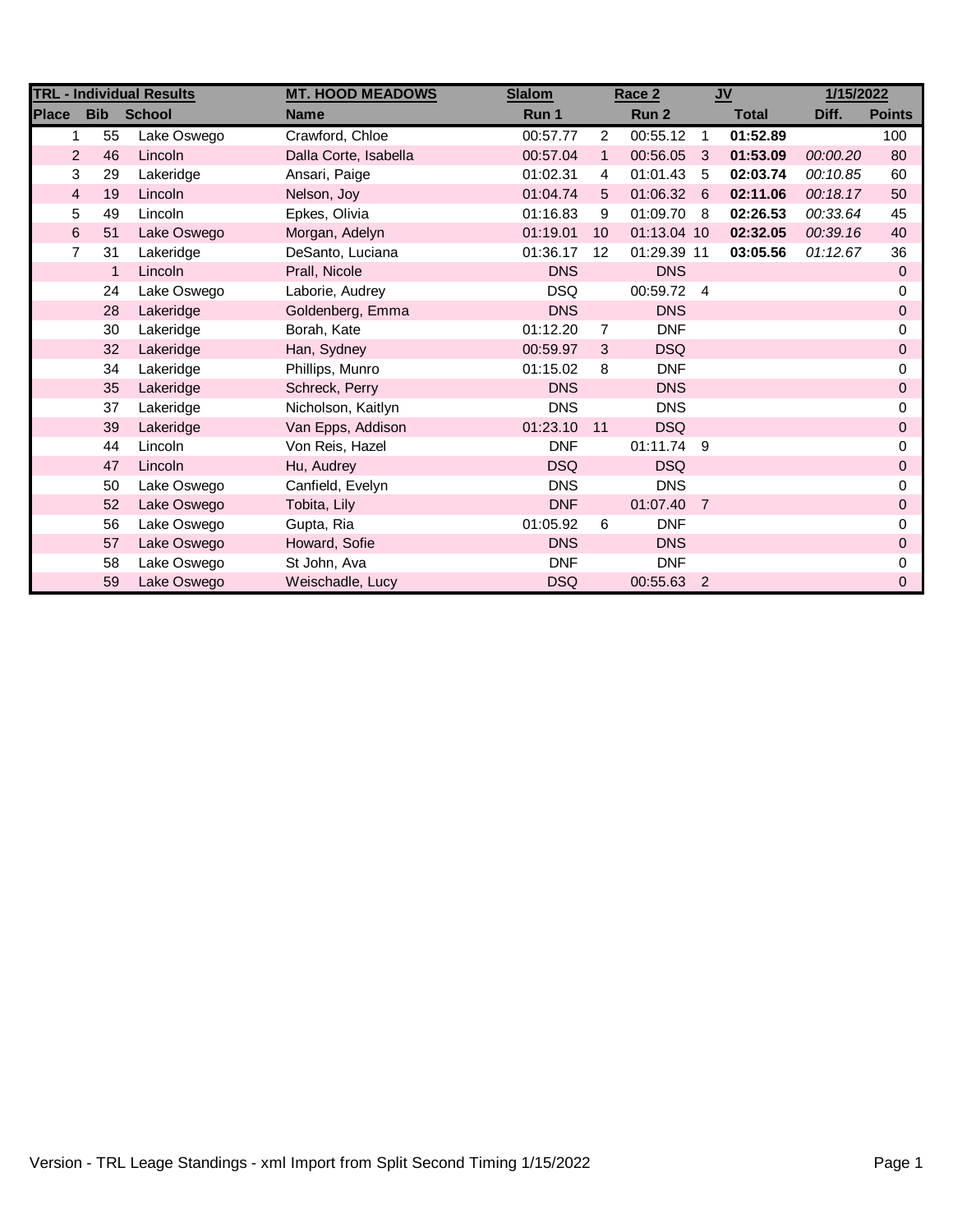| <b>TRL - Team Results</b><br><b>Varsity</b>                            |                              | Race 2<br><b>Slalom</b> |                   | <b>STADIUM</b>       | <b>MT. HOOD MEADOWS</b> |          |  |  |
|------------------------------------------------------------------------|------------------------------|-------------------------|-------------------|----------------------|-------------------------|----------|--|--|
| The Team's Total Time is the sum of best three times from each course. |                              |                         |                   |                      |                         |          |  |  |
|                                                                        | Run 1                        | <b>Time</b>             |                   | <b>Run 2</b>         | <b>Time</b>             |          |  |  |
|                                                                        | <b>Team Central Catholic</b> | <b>Total</b>            | 04:06.65          |                      |                         | Rank 1   |  |  |
|                                                                        | 7 Easton, Piper              | 00:41.20                |                   | 2 Currier, Hannah    | 00:38.72                |          |  |  |
|                                                                        | 2 Currier, Hannah            | 00:41.42                |                   | 4 Scroggins, Taitum  | 00:40.39                |          |  |  |
|                                                                        | 4 Scroggins, Taitum          | 00:41.81                | 02:04.43          | 7 Easton, Piper      | 00:43.11                | 02:02.22 |  |  |
|                                                                        | <b>Team Lakeridge</b>        | <b>Total</b>            | 04:08.77          | <b>Time Diff.</b>    | 00:02.12 Rank 2         |          |  |  |
|                                                                        | 38 Pak, Jiyoon               | 00:37.54                |                   | 38 Pak, Jiyoon       | 00:37.27                |          |  |  |
|                                                                        | 33 Nicholson, Jenna          | 00:40.46                |                   | 33 Nicholson, Jenna  | 00:41.01                |          |  |  |
|                                                                        | 36 Skillern, Grace           |                         | 00:43.22 02:01.22 | 18 Schroeder, Mia    | 00:49.27                | 02:07.55 |  |  |
|                                                                        | Team Lake Oswego             | <b>Total</b>            | 04:20.86          | <b>Time Diff.</b>    | 00:14.21 Rank 3         |          |  |  |
|                                                                        | 6 Kim, Rami                  | 00:40.91                |                   | 6 Kim, Rami          | 00:41.03                |          |  |  |
|                                                                        | 5 Tansey, Claire             | 00:41.29                |                   | 10 Herion, Madeleine | 00:41.31                |          |  |  |
|                                                                        | 10 Herion, Madeleine         |                         | 00:43.13 02:05.33 | 53 Anderson, Eryn    | 00:53.19                | 02:15.53 |  |  |
|                                                                        |                              |                         |                   |                      |                         |          |  |  |
|                                                                        | <b>Team Lincoln</b>          | <b>Total</b>            | 04:37.86          | <b>Time Diff.</b>    | 00:31.21 Rank 4         |          |  |  |
|                                                                        | 8 Potter, Alexa              | 00:42.17                |                   | 8 Potter, Alexa      | 00:43.18                |          |  |  |
|                                                                        | 11 Kuehnis, Lea              | 00:47.23                |                   | 48 Lahti, Carmen     | 00:47.66                |          |  |  |
|                                                                        | 42 Davies, Ellie             |                         | 00:49.44 02:18.84 | 42 Davies, Ellie     | 00:48.18                | 02:19.02 |  |  |
|                                                                        | Team Ida B. Wells            | <b>Total</b>            | 05:14.30          | <b>Time Diff.</b>    | 01:07.65 Rank 5         |          |  |  |
|                                                                        | 14 Murphy, Fiona             | 00:47.48                |                   | 14 Murphy, Fiona     | 00:47.89                |          |  |  |
|                                                                        | 16 Reed, Logan               | 00:51.50                |                   | 16 Reed, Logan       | 00:51.07                |          |  |  |
|                                                                        | 22 Brahn, Tea                |                         | 00:53.28 02:32.26 | 68 Butler, Zoe       | 01:03.08                | 02:42.04 |  |  |
|                                                                        | Team West Linn               | <b>Total</b>            | 05:43.21          | <b>Time Diff.</b>    | 01:36.56 Rank 6         |          |  |  |
|                                                                        | 13 Sakiyama, Koharu          | 00:49.15                |                   | 61 Newbore, Emily    | 00:56.11                |          |  |  |
|                                                                        | 60 Kujovich, Natasha         | 00:56.22                |                   | 13 Sakiyama, Koharu  | 01:01.01                |          |  |  |
|                                                                        | 63 McCarty, Sophia           |                         | 00:57.89 02:43.26 | 63 McCarty, Sophia   | 01:02.83                | 02:59.95 |  |  |
|                                                                        |                              |                         |                   |                      |                         |          |  |  |
| <b>Team</b>                                                            |                              | <b>Total</b>            |                   | <b>Time Diff.</b>    |                         |          |  |  |
|                                                                        |                              |                         |                   |                      |                         |          |  |  |
|                                                                        |                              |                         | 00:00.00          |                      |                         | 00:00.00 |  |  |
| Team                                                                   |                              | <b>Total</b>            |                   | <b>Time Diff.</b>    |                         |          |  |  |
|                                                                        |                              |                         |                   |                      |                         |          |  |  |
|                                                                        |                              |                         |                   |                      |                         |          |  |  |
|                                                                        |                              |                         | 00:00.00          |                      |                         | 00:00.00 |  |  |
| Team                                                                   |                              | <b>Total</b>            |                   | <b>Time Diff.</b>    |                         |          |  |  |
|                                                                        |                              |                         |                   |                      |                         |          |  |  |
|                                                                        |                              |                         | 00:00.00          |                      |                         | 00:00.00 |  |  |
|                                                                        |                              |                         |                   |                      |                         |          |  |  |
| Team                                                                   |                              | <b>Total</b>            |                   | <b>Time Diff.</b>    |                         |          |  |  |
|                                                                        |                              |                         |                   |                      |                         |          |  |  |
|                                                                        |                              |                         | 00:00.00          |                      |                         | 00:00.00 |  |  |
|                                                                        |                              |                         |                   |                      |                         |          |  |  |